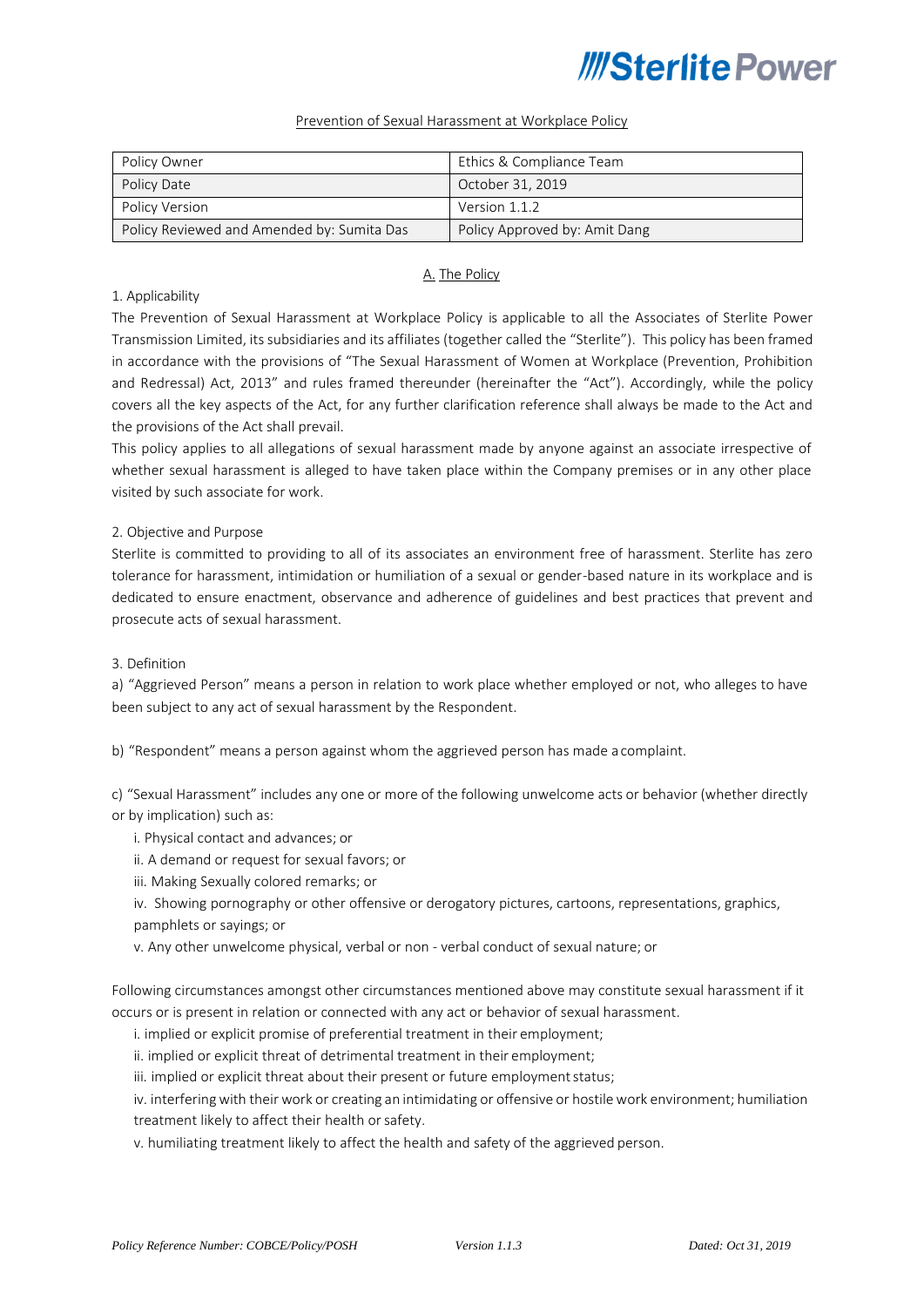In addition to the instances mentioned hereinabove, any other acts or behavior, which outrages the modesty of a female employee, will be considered as sexual harassment.

d) "workplace" includes any department, organization, undertaking, establishment, enterprise institution, office or branch unit. Any place visited by the employee arising out of or during the course of employment including transportation provided by the employer for undertaking such journey.

## B. The Internal Committee

### 1. Constitution

Internal Committee chaired by the Presiding Officer is constituted as prescribed by the Act and nominated by the Company. All the allegation of Sexual Harassment will be reviewed and investigated by the Internal Committee. The Name of the Members of the Internal Committee are as listed in *Annexure A* of this Policy and any change in such composition shall be in effect in the policy.

The Presiding Officer and every member of the Internal Committee shall hold office forsuch period, not exceeding three years, from the date of their nomination as may be specified by theemployer.

The IC will be provided with necessary training inputs to handle such issues effectively and with the required sensitivity and concern.

#### 2. Responsibility

The Internal Committee is responsible for:

- a) Investigating every formal written complaint of sexual harassment
- b) Taking appropriate remedial measures to respond to any substantiated allegations of sexual harassment
- c) Discouraging and preventing employment-related sexual harassment

### 3. Complaint Reporting Mechanism

a) Filing of a complaint- If any associate believes that he/she has been subjected to Sexual Harassment, such person may file a complaint with any member of IC or contact Ethics Team. Associate can also write their concern to [Ethics.Team@Sterlite.com.](mailto:Ethics.Team@Sterlite.com)

The complainant needs to submit a detailed complaint, along with any documentary evidence available or names of witnesses, to any of the committee members at the workplace. The complaint must be lodged within 3 months from the date of incident/ last incident. The Committee can extend the timeline by another 3 months for reasons recorded in writing, if satisfied that these reasons prevented the lodging of the complaint.

Provided that where such a complaint cannot be made in writing, the Ethics team or Presiding Officer or any Member of the Internal Committee shall render all reasonable assistance to the Complainant for making the complaint in writing.

If the initial complaint is made to a person other than Ethics Team or committee member, upon receiving such a complaint, it will be the responsibility of the complaint receiver to report the same to the Ethics Team immediately.

b) Conciliation - The Internal Committee may before initiating an inquiry, and at the aggrieved person's request, attempt to settle the matter through conciliation. However, IC shall ensure that:

i) Monetary settlement will not be made as a basis of conciliation.

ii) Where a settlement has been arrived, the settlement terms shall be signed by both the parties and shall be provided with a copy of it.

Where, a settlement is arrived as mentioned hereinabove, no further enquiry shall be conducted by the Internal Committee.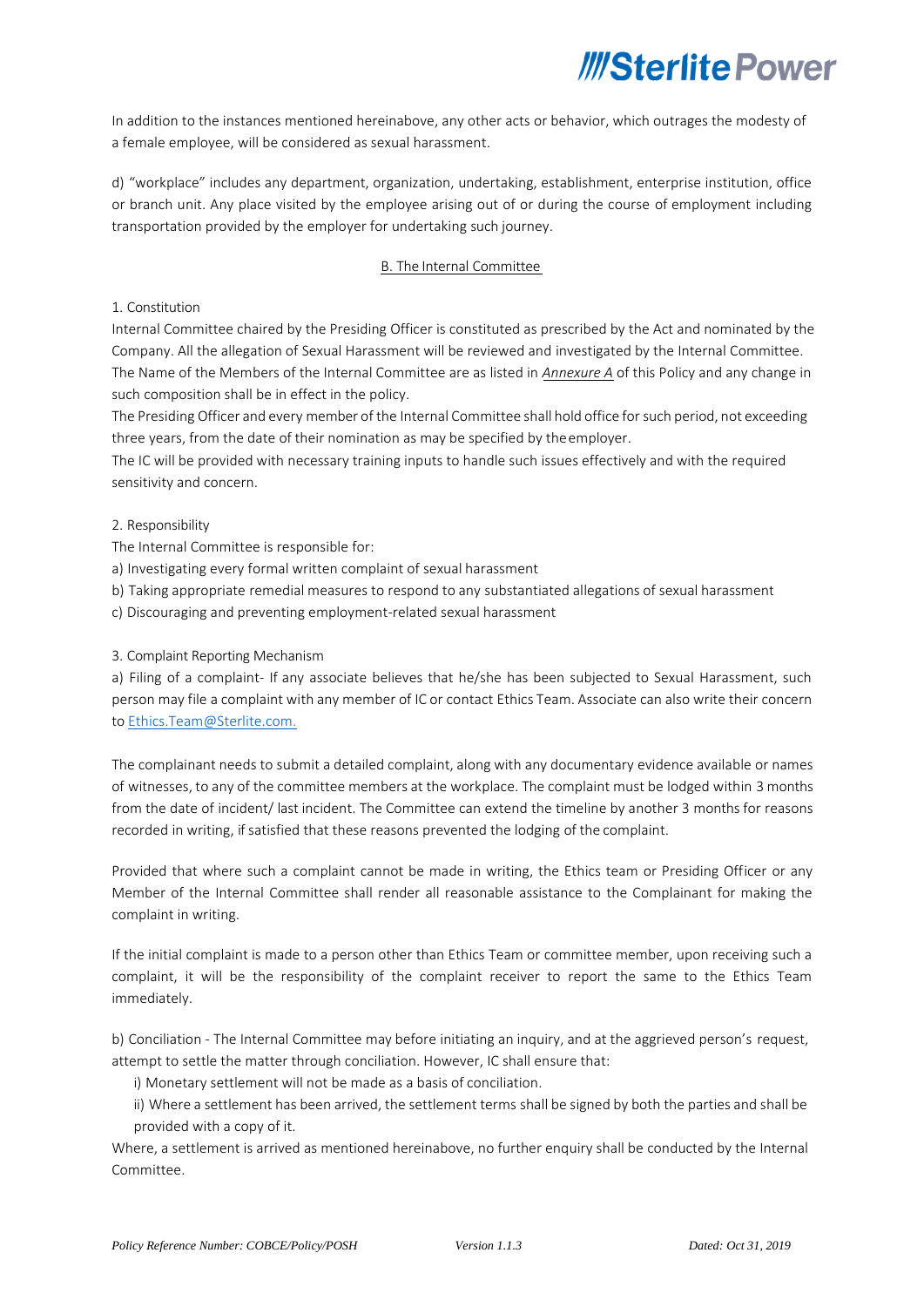c) During Investigation - The Internal Committee may during Sexual Harassment investigation may exercise the power of a civil court, vested in it, in respect of:

i) summoning and enforcing the attendance of any person and examining him underoath;

ii) requiring discovery and production of documents;

iii) any other prescribed matter.

During such enquiry, upon written request by the aggrieved person, the committee may at its discretion recommend:

i) to transfer the aggrieved person or the respondent to any other workplace;

ii) grant leave to the aggrieved person of up to three months which is in addition to leave to which she is otherwise entitled.

Provided, the aggrieved person has to tender justified reason for such transfer or leave, such as threat to work in the workplace.

#### 4. Action

a) The Committee is required to complete the inquiry within a time period of ninety (90) days from the date on which the Complaint is filed by the Complainant. The Committee shall on completion of the enquiry provide a report of its findings within 10 days from the date of completion of the enquiry and such report shall be made available to the concerned parties.

b) If the allegation against the respondent has not been substantiated, the Committee may recommend that no action needs to be taken in the matter.

c) If the Internal Committee arrives at the conclusion that the allegation against the respondent has been proved, or if such complaint is proved to be false or malicious, it shall recommend to take action for sexual harassment as a misconduct. The same recommendation shall apply in the event any witness gives false evidence during any investigation.

d) Such action will be taken within 60 days of the receipt of report.

## C. Confidentiality

It is a mandatory requirement that all complaints of sexual harassment at work are subject to strictest confidentiality. Accordingly, the Internal Committee, the Complainant, the Respondent and any witnesses interviewed by the Internal Committee must maintain full confidentiality of all matters relating to the Complaint as well as the enquiry proceedings. The Company shall ensure that this confidentiality obligation is enforced and any violation of the same results in appropriate action against the defaulting person.

#### D. Retaliation and Protection under victimisation

a) In the event the Respondent is the Complainant's supervisor, the Company shall, during the pendency of the Complaint, ensure that the reporting relationship is suspended and that the Complainant is not subject to appraisal by the Respondent.

b) The Company shall strictly prohibit any sort of retaliation against the Complainant or any witnesses. Any act of retaliation, including internal interference, pressure and restraint, by the Respondent, whether directly or indirectly, will result in appropriate action against the Respondent.